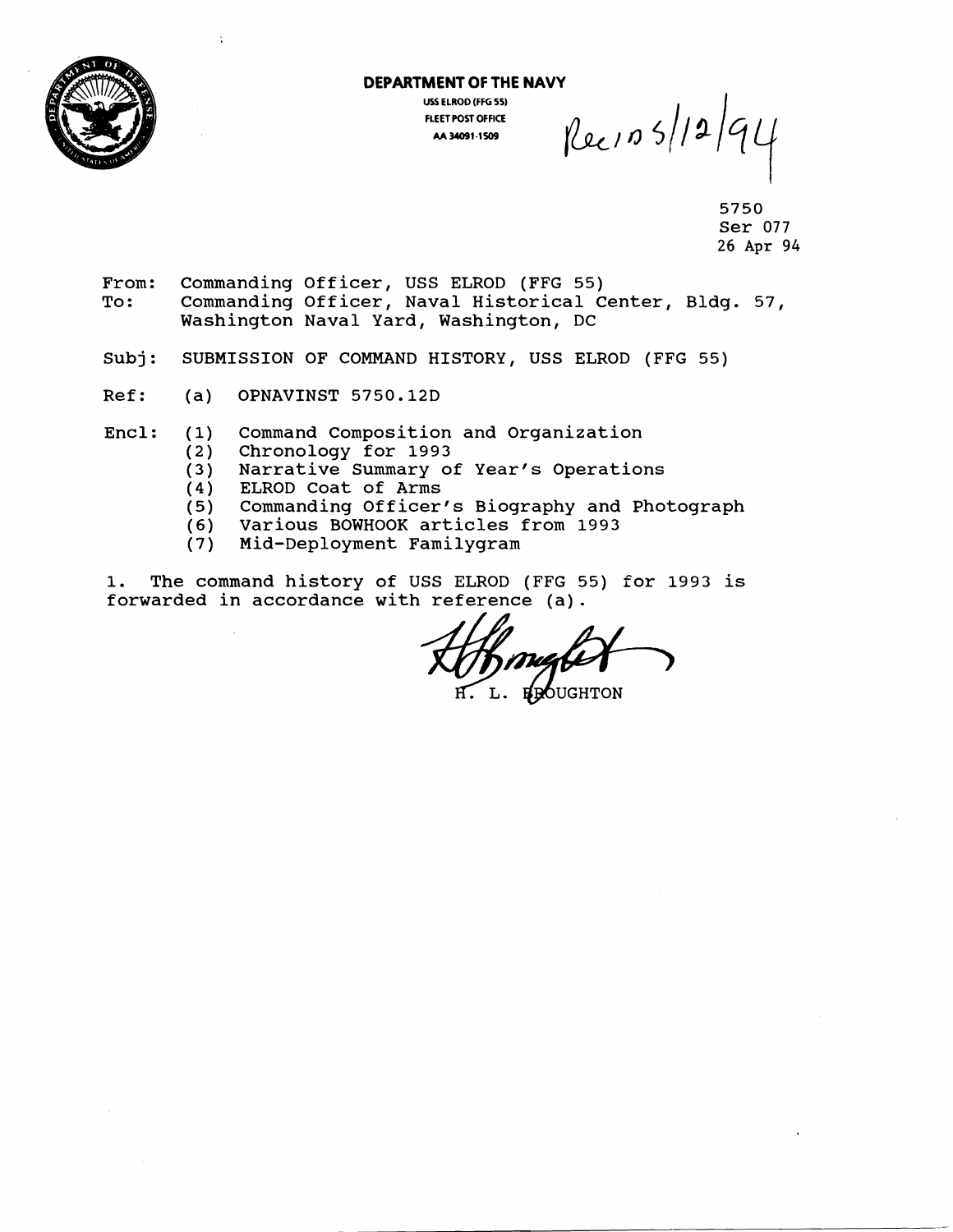### **COMMAND COMPOSITION AND ORGANIZATION**

USS ELROD (FFG 55) is an Oliver Hazard Perry class guidedmissile frigate. She has proven herself capable of many missions other than the originally designated duties of Anti-Submarine Warfare (ASW) and Anti-Air Warfare (AAW) defense of convoys. ELROD'S primary missions are ASW, AAW, and Anti-surface Warfare (ASUW) .

ELROD is armed with Mk 46 anti-submarine torpedoes, Harpoon surface-to-surface cruise missiles, SM-1 surface-to-air missiles, a Mk 75 automatic, rapid fire 76mm cannon, and a Mk 15 Mod 11 Block 1 fully automatic 20mm Vulcan Phalanx Close In Weapons System (CIWS). Sensor and control systems include the AN/SQR-19 Towed Array Sonar System, the Mk 96 Fire Control System, AN/SLQ-32 Electronic Warfare suite, AN/SPS-49 Air Search Radar, AN/SPS-55 Surface Search Radar, AN/SQS-56 Sonar, AN/SQQ-28 Sonobouy processor, the SH-GOB Helicopter, and various communication systems.

USS ELROD is homeported in Charleston, South Carolina, and is under the command of Commander H.L. Broughton, 11, USN. ELROD's immediate senior in command is Commander, Destroyer Squadron FOUR, and for operations is assigned to the DWIGHT D. EISENHOWER Battle Group (CCDG-8/CDS-32).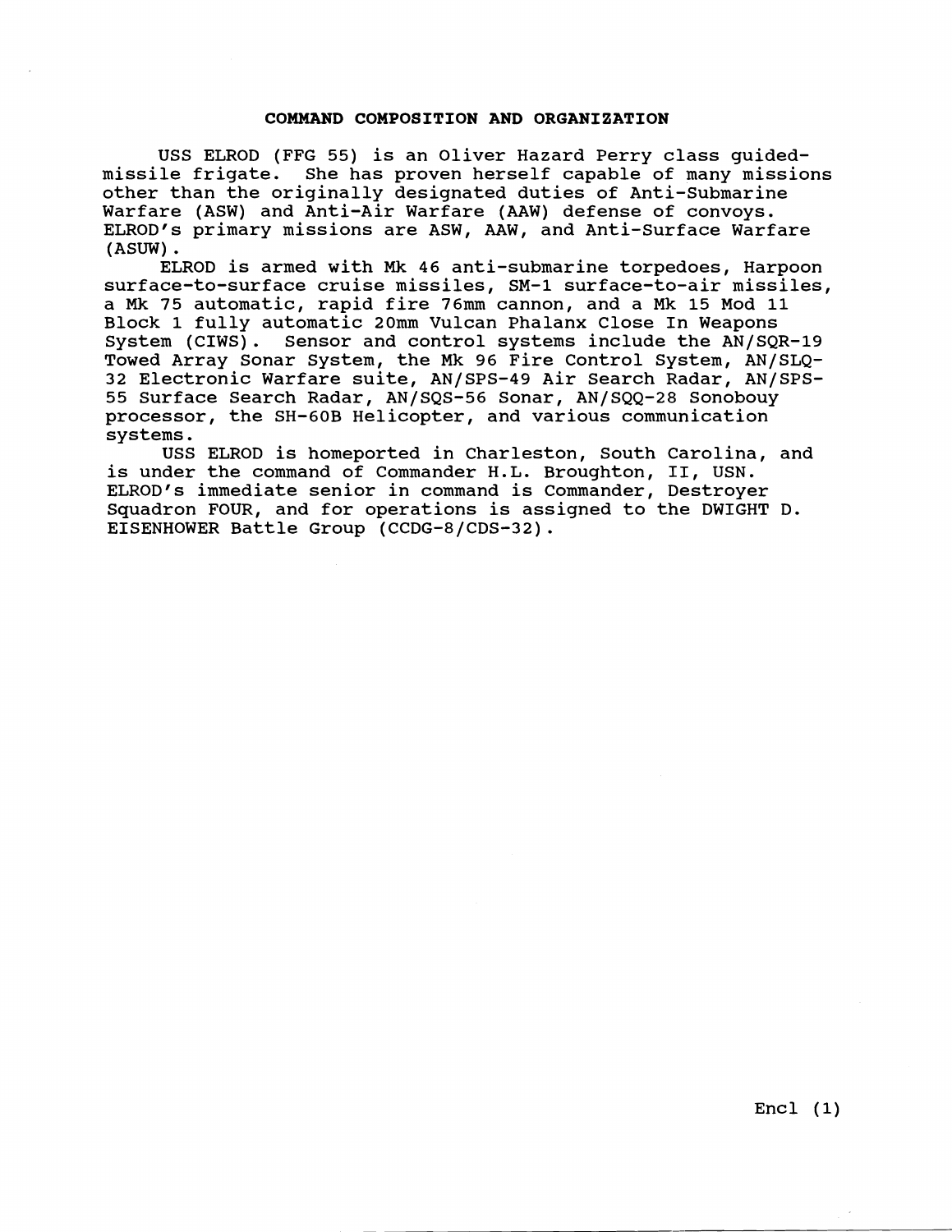## **CHRONOLOGY FOR 1993**

 $\sim$ 

|        | $01 - 10$ Jan     | Inport Charleston/Leave/Upkeep                |
|--------|-------------------|-----------------------------------------------|
|        | $11 - 15$ Jan     | Underway, Deck Landing Quals, Jax OPAREA      |
|        | 16 Jan - 04 Feb   | Inport Charleston/TSTA I/Upkeep               |
|        | $05 - 22$ Feb     | Underway, TSTA II/GTMO/RefTra                 |
|        | $23$ Feb - 04 Mar | Inport Charleston/TSTA I/Upkeep               |
| 05 Mar |                   | Change of Command                             |
|        | $06 - 07$ Mar     | Inport Charleston/Upkeep                      |
| 08 Mar |                   | Naval Weapons Station Goose Creek/Onload      |
|        | $09 - 28$ Mar     | Inport Charleston/TSTA I/Upkeep               |
|        | 29 Mar - 02 Apr   | Underway, TSTA II/Deck Landing Quals          |
|        | $03 - 04$ Apr     | Inport Charleston/Upkeep/CSA Preps            |
|        | $05 - 15$ Apr     | Underway, MEFEX 3-93/Missile Shoot            |
|        | $16 - 18$ Apr     | Inport Charleston/Upkeep/CSA Preps            |
|        | $19 - 23$ Apr     | Underway, CSA Preps, Chasn OPAREA             |
|        | $24 - 26$ Apr     | Inport Charleston/Upkeep/CSA Preps            |
|        | $27 - 29$ Apr     | Underway, CSA                                 |
|        | 30 Apr - 09 Jun   | Inport Charleston/POM/Upkeep                  |
|        | 10 Jun            | Deploy SNFL 2-93                              |
|        | $10 - 21$ Jun     | Transit/Training w/USS Nitro                  |
|        | $21$ Jun          | BSF Rota, Spain                               |
|        | $22 - 24$ Jun     | Transit to Augusta Bay, Sicily                |
|        | $25 - 27$ Jun     | Turnover w/USS Moosbrugger in Augusta Bay     |
|        | $28 - 30$ Jun     | Underway Ionian Sea/Work-ups w/HNLMS Witte de |
|        |                   | With                                          |
|        | $01 - 02$ Jul     | Transit to Souda Bay, Crete                   |
|        | $03 - 09$ Jul     | Port visit Souda Bay, Crete                   |
|        | $10 - 11$ Jul     | Transitex with USS Hawes, HMS Cardiff, and HS |
|        |                   | Kounternouris en route Montengro OPAREA       |
|        | 12 - 16 Jul       | Patrol Montenegro OPAREA                      |
|        | 17 Jul            | Transit to Bari, Italy                        |
|        | $17 - 20$ Jul     | Port visit Bari, Italy                        |
|        | 21 Jul            | Transit to Montenegro OPAREA                  |
|        | $22$ Jul - 02 Aug | Patrol Montenegro OPAREA                      |
|        | 03 Aug            | Transit to Venice, Italy                      |
|        | $04 - 12$ Aug     | Port visit Venice, Italy                      |
|        | 13 Aug            | Transitex to Montenegro OPAREA W/HNLMS        |
|        |                   | Crijnssen, and HNLMS P.V. Almonde             |
|        | $14 - 18$ Aug     | Patrol Montenegro OPAREA, CGT 440.01 embarked |
|        |                   | (CWMCF)                                       |
|        | 19 Aug            | Disembark CTG 440.01, en route Corfu, Greece  |
|        | $20 - 24$ Aug     | Port visit Corfu, Greece                      |
|        | 25 Aug            | Transit to Montenegro OPAREA                  |
|        | $26$ Aug - 04 Sep | Patrol Montenegro OPAREA                      |
|        | 05 Sep            | Transit to Catania, Italy                     |
|        | $06 - 12$ Sep     | Port visit Catania, Italy                     |
|        | 13 - 15 Sep       | Transit to Montenegro OPAREA                  |
|        | 16 - 23 Sep       | Patrol Montenegro OPAREA                      |
|        | $24 - 25$ Sep     | Transit to La Maddalena, Sardinia             |
|        | $26$ Sep - 04 Oct | TAV w/USS Simon Lake in La Maddalena,         |
|        |                   | Sardinia                                      |
|        | 04 Oct            | Transit to Montenegro OPAREA                  |
|        |                   |                                               |

Encl (2)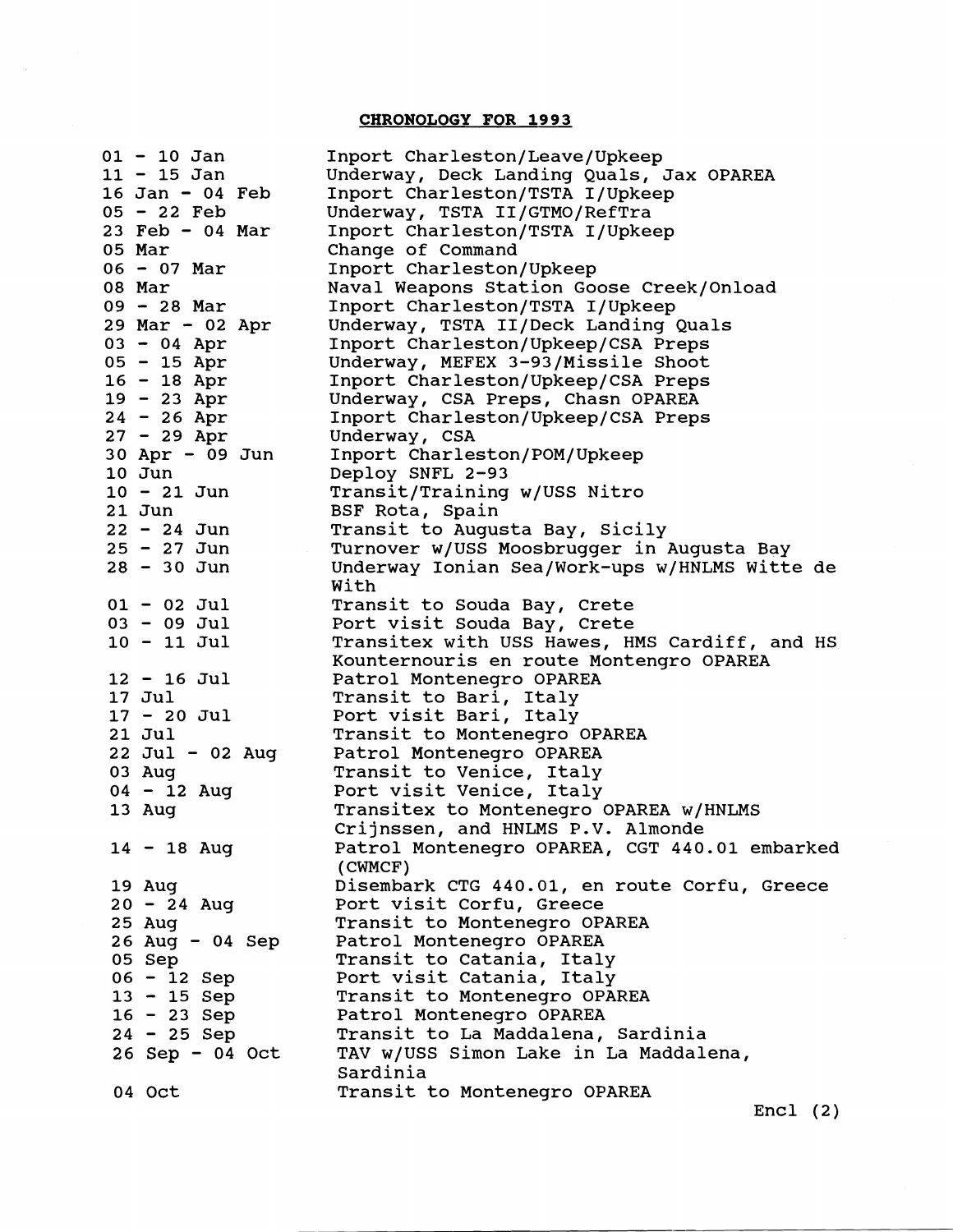| 05 - 19 Oct                       | Patrol Montenegro OPAREA                                      |
|-----------------------------------|---------------------------------------------------------------|
| 20 Oct                            | Transit to Corfu, Greece                                      |
| $20 - 24$ Oct                     | Port visit Corfu, Greece                                      |
| 24 Oct                            | Transit to Montenegro OPAREA                                  |
| 25 Oct - 04 Nov                   | Patrol Montenegro OPAREA                                      |
| $04 - 05$ Nov                     | Transit to Pireaus, Greece                                    |
| $05 - 08$ Nov                     | Port visit Pireaus, Greece                                    |
| $08 - 09$ Nov                     | Transit to Montenegro OPAREA                                  |
|                                   | 09 - 16 Nov     Patrol Montenegro OPAREA, CGT 440.01 embarked |
| 17 Nov                            | Debark CTG 440.01                                             |
| $17 - 19$ Nov                     | Transit to Palma, Spain                                       |
| $20 - 23$ Nov                     | Port visit/turn over w/USS DALE Palma, Spain                  |
| 24 Nov                            | Transit to Rota, Spain                                        |
|                                   | 25 - 28 Nov Port Visit/refuel/stores on load Rota, Spain      |
| 29 Nov - 01 Dec Transit to Azores |                                                               |
| $01 - 02$ Dec                     | BSF Azores                                                    |
| 02 - 06 Dec Transit to Bermuda    |                                                               |
| 06 Dec                            | BSF/RON/embark "Tigers" Bermuda                               |
| $07 - 10$ Dec                     | Transit to Charleston, SC with Tigers                         |
| 10 Dec                            | Completed SNFL 2-93                                           |
| $11 - 31$ Dec                     | Inport Charleston, SC, for leave/upkeep                       |

 $\bar{z}$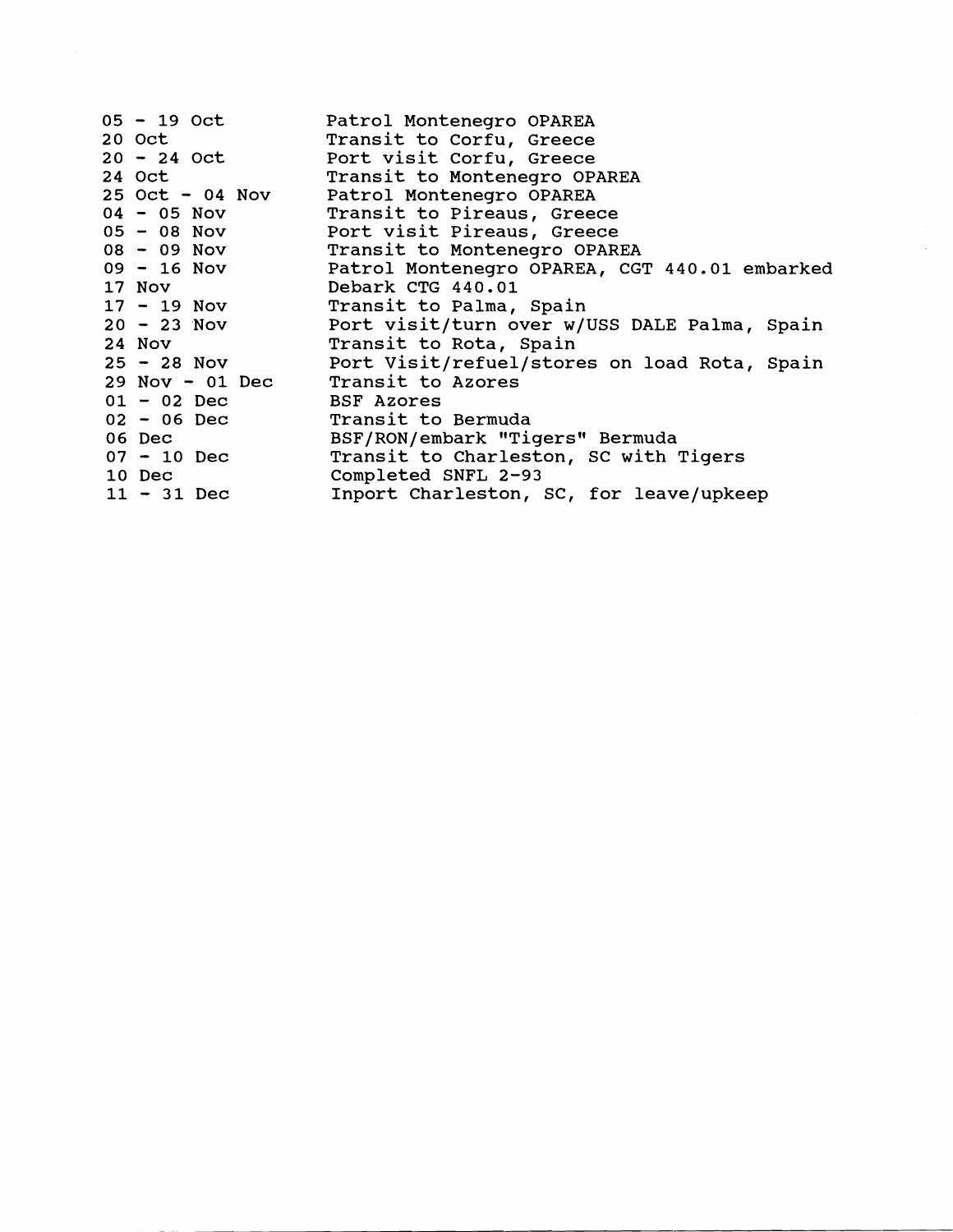#### **NARRATIVE SUMMARY FOR 1993**

USS ELROD began 1993 during a leave and upkeep period in the s homeport of Charleston, South Carolina. The ship was to ship's homeport of Charleston, South Carolina. spend the first five months of the year preparing for a six-month deployment. ELROD spent the second week of January in the Jacksonville OPAREA conducting Deck Landing Quals (DLQ's) for pilots from the LAMPS I11 training squadron. The rest of the month was back in Charleston doing inport training and preparations for REFTRA.

ELROD went to Naval Station Guantanamo Bay, Cuba for REFTRA during February. The crew was extensively trained in Damage Control, Chemical, Biological, and Radiological (CBR) Warfare Defense, Ship Handling, and Navigation. In addition to the usual GTMO training, ELROD also conducted a "MED Moor" exercise - an evolution that was to prove invaluable when the ship stopped in Naples, Italy later in the year.

On 5 March, Commander Hubert (Buzz) L. Broughton, 11, USN relieved Commander Donald P. Loren, USN as Commanding Officer,<br>USS ELROD. The ceremony took place pierside, Naval Station The ceremony took place pierside, Naval Station Charleston. The guest speaker was Rear Adm. David E. Jeremiah, Vice Chairman of the Joint Chiefs of Staff.

The rest of March and most of April saw ELROD conducting preparations for Combat Systems Assessment (CSA). The preparations included periods at sea as well as inport Charleston. An exercise that assisted ELROD's preparations as well as helping to train a deployer was MEFEX 3-93. ELROD acted as an "Orange Force" unit from April 5th until 15th. The training was capped off with a highly successful surface-to-air missile shoot on Sunday 11 April. After MEFEX, all efforts were focused on CSA preparations. The subsequent high scores achieved by "Team ELROD" during the assessment proved the value of the entire crew's efforts.

ELROD conducted a pre-deployment Intermediate Maintenance Availability (IMA) with SIMA Charleston throughout the month of May. Systems throughout the ship were groomed and repaired to ensure optimum readiness for the upcoming deployment. Many of the crew took the limited opportunities for leave during this period.

In the first days of June, ELROD's scheduled deployment date<br>was moved up by ten days. The pace of preparations was stepped The pace of preparations was stepped up another notch. A "Dependents' Day Cruise" combined an opportunity for the sailors to show their families the fruits of their labors, and a final chance to test all of the systems worked on during the IMAV.

On 10 June, ELROD sailed for the Mediterranean to relieve USS MOOSBRUGGER as the United States' representative in NATO's Standing Naval Force Atlantic Squadron (STANAVFORLANT). Following a brief stop for fuel in Rota, Spain, ELROD arrived in Augusta Bay, Sicily for the turn-over of duties. On 27 June, the turn-over was complete, and ELROD was officially part of STANAVFORLANT.

 $Encl$  (3)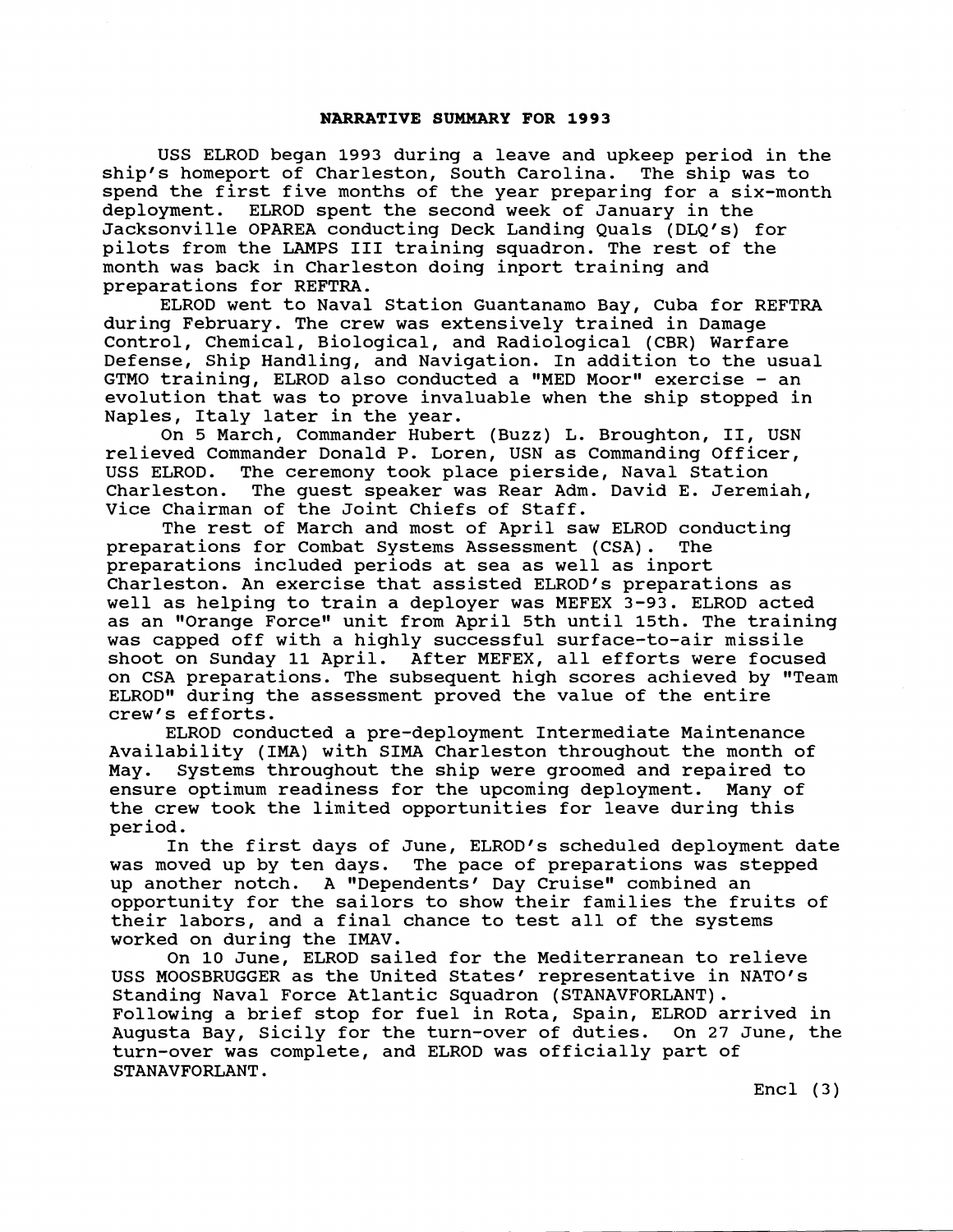Leaving Augusta Bay, ELROD conducted transit training with<br>)utch ship HNLMS WITTE DE WITH. This training gave ELROD the Dutch ship HNLMS WITTE DE WITH. valuable insight into the daily operations of STANAVFORLANT ships. The training continued until ELROD arrived in Souda Bay, Crete for a port visit.

While in Souda Bay, ELROD celebrated American Independence Day with a traditional Fourth of July picnic on a local Greek beach. The day was filled with volleyball, sun, sand, and barbecue. The sailors thoroughly enjoyed themselves as they shared their activities and food with many of the local children. On July 12th, ELROD reported on station for patrol duties in support of Operation SHARP GUARD, the first crisis response in STANAVFORLANT's 25 year history. The NATO and Western European Union operation was established to enforce UN sanctions imposed by the **UN** Security Counsel resolutions to prohibit the importation of products conducive to war fighting.

Between July and November, ELROD spent 68 days operating in the Operation SHARP GUARD Montenegro Oparea. ELROD held primary warfare duties during the majority of her eight front line patrols, including two periods as flagship for CTG **440.01**  (CWCMF). ELROD1s helicopter (Magnum **455)** flew **140** sorties for a total of **560** flight hours, the majority of which were Surface Surveillance missions.

In between SHARP GUARD patrols, ELROD had the opportunity to port visits in several areas of Italy and Greece. During make port visits in several areas of Italy and Greece. August, the visits were in Venice, IT and Corfu, GR.

In September, the ship visited Catania, IT for six days. The stop gave crewmembers an opportunity to take care of official and personal business at nearby NAS SIGONELLA. During the last week of the month, ELROD made another working port stop, this one in La Maddalena, Sardinia, where a mid-deployment Tender Availability (TAV) was conducted alongside USS SIMON LAKE. Over 100 jobs from throughout the ship were accomplished by SIMON LAKE's repair department.

A brief stop in Naples, IT followed La Maddalena. Many crewmembers took the opportunity for tours to Rome or Pompeii. Later in October ELROD had a chance to visit Corfu for a second time. The absence of crowds of summer tourist gave the island a completely different character than had been seen just two months before.

Piraeus, Greece, the port city for Athens, was the final Greek port in ELROD's deployment. A three day visit to the port gave crewmembers an opportunity to visit the ancient city with its historic sites including the Parthenon, temples to the Greek gods, and the original stadium for Olympic games.

ELROD left the Adriatic for the last time on 16 November. As is traditional with the departure of ships from STANAVFORLANT, a "Sail Past" was held. The crew donned costumes and performed skits while the ship sailed close to the British frigate HMS BEAVER; an experience that no one will forget, and a fitting ending to Adriatic Ops.

ELROD's last port visit as a part of STANAVFORLANT was to turn over duties with USS DALE (CG 19) while in Palma de Mallorca, Spain. Following briefings and turn-over of various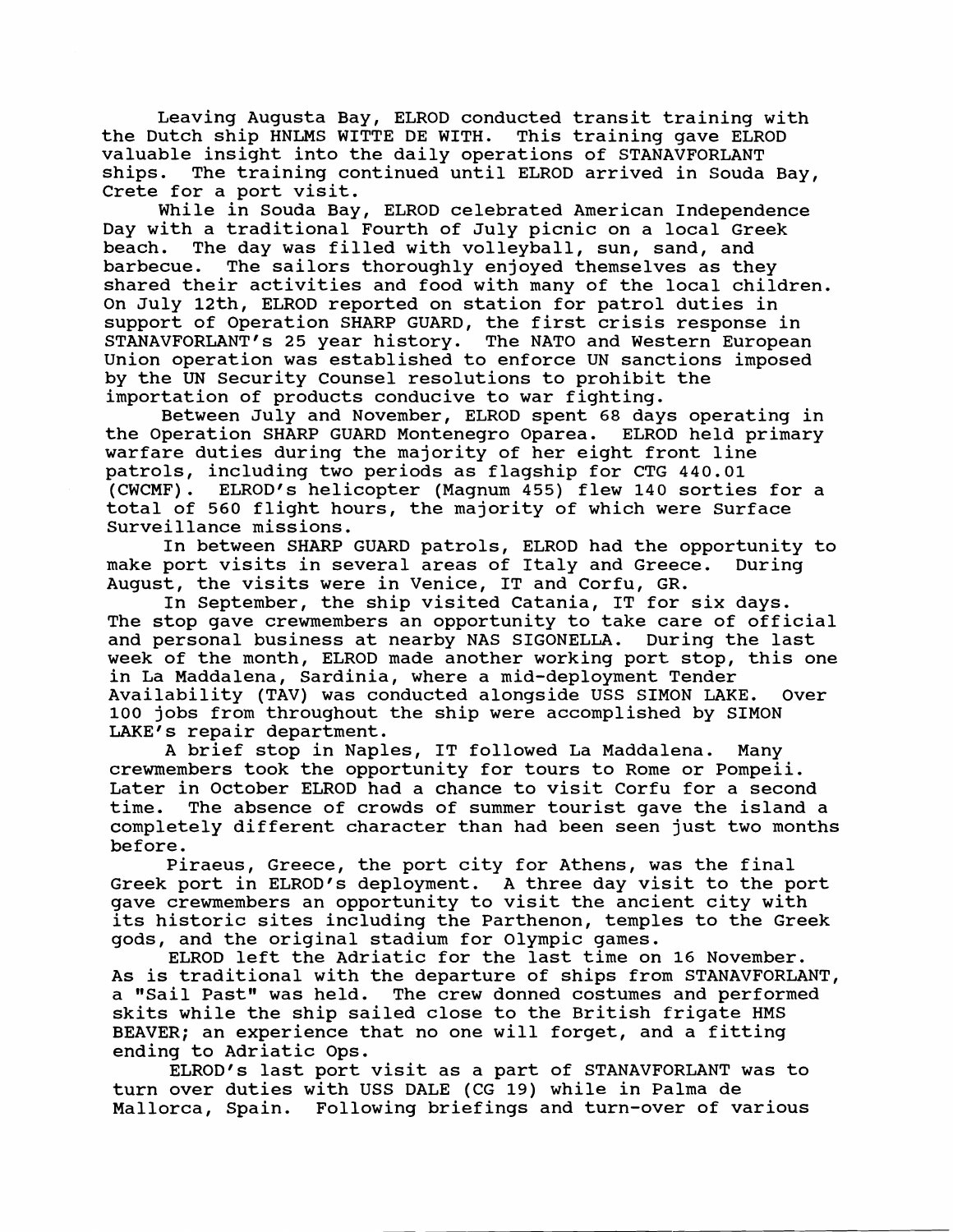materials and equipment, DALE assumed the NATO duties on 22 November.

A final stop in Rota, Spain over Thanksgiving weekend finished ELROD'S assignment to Sixth Fleet. Fuel stops in the Azores and in Bermuda gave ELROD the legs needed for a solo transit back to Charleston. The ship took the opportunity provided by the Bermuda fuel stop to embark a group of "tigers" for the two-day transit to Charleston. The "tigers", male relatives of crewmembers, all enjoyed their slice of true Navy life.

On 10 December, ELROD returned home to Naval Station, Charleston, SC. The crew was warmly received by families and friends long missed, and too long not seen. The rest of the month was spent with crewmembers enjoying a well deserved holiday leave and stand-down period, and an unscheduled availability with<br>SIMA Charleston. Even though the ship had just returned from Even though the ship had just returned from deployment, it was scheduled to go back to sea for two more months in just a few weeks.

In 1993 USS ELROD proved again that the ship and crew are fully capable of meeting all challenges. Moving smoothly from one high-priority task into another, the operational tempo never diminished. Training and dedication led to accomplishments that will be hard to match and virtually impossible to exceed.